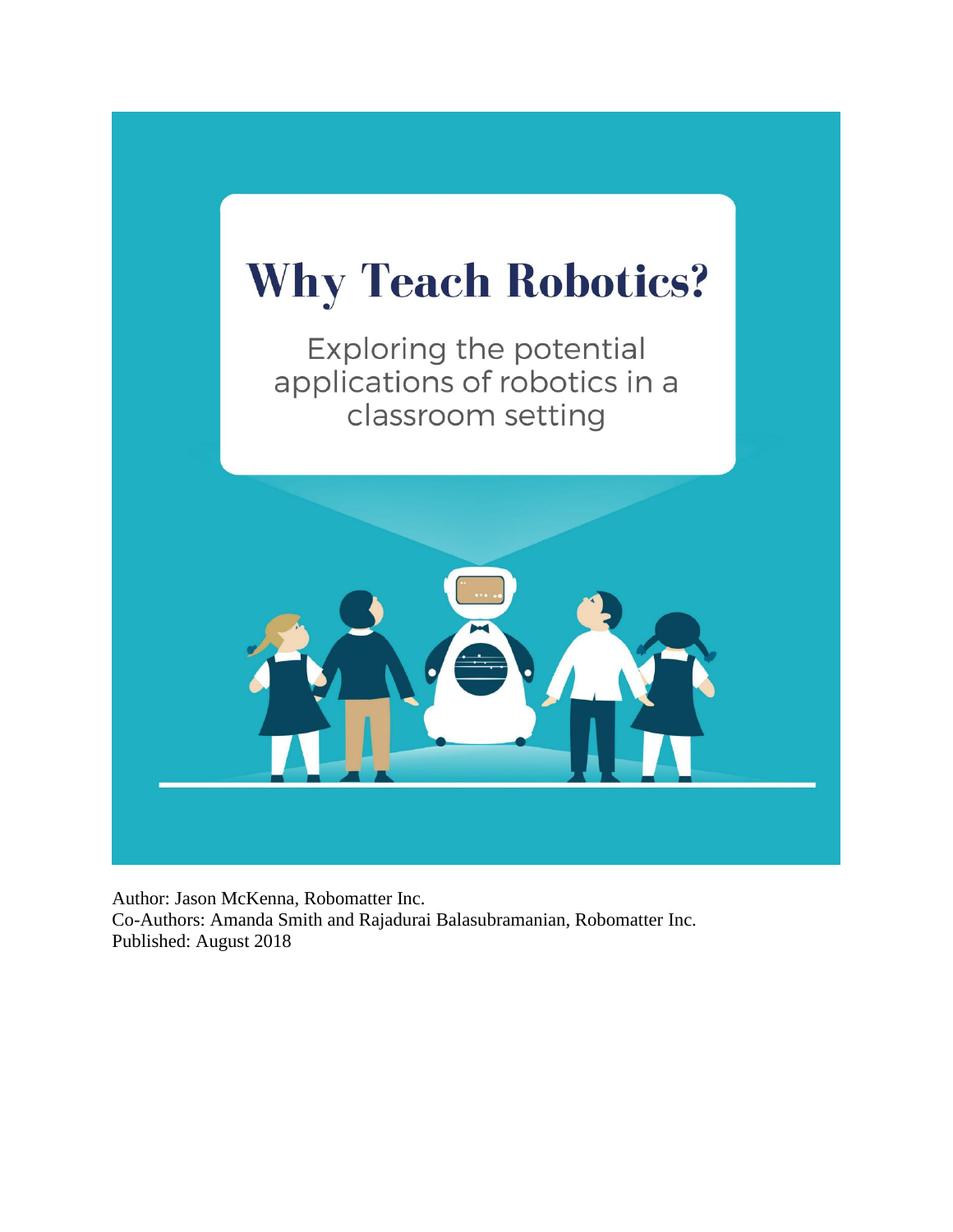Over the last several years, interest in Educational Robotics has flourished as teachers and schools embrace the potential of robotics to provide hands-on and engaging ways to teach design, engineering and technology<sup>i</sup>. Also seen as a way to introduce and incentivize students to pursue careers in Science, Technology, Engineering and Math (STEM) fields<sup>ii</sup>, the use of Educational Robotics is now more affordable and robust, thanks to all of the increased attention and investments given to the medium. The resulting technological advances greatly contribute to the accessibility of this tool<sup>iii</sup>. In fact, robotics are now considered by some to play a similar role in the classroom as computers once did, beginning with the early 90's and the introduction of the use of CD-ROM's and Microsoft PowerPoint in classroomsiv.

With Educational Robotics' growing presence comes important questions. What are the best uses of this new and exciting tool? How can we establish best practices? How do we conceptualize the purpose of Educational Robotics in the classroom? These questions may be more complicated than they seem at first glance. And answering them may first produce more questions than when we began. For example, do students use educational robotics as a medium to display their ideas and thinking, or do students create ideas and thinking by interacting with the medium? Are Educational Robotics a way for students to show their competency, or are they an infrastructure upon which students build new competencies<sup>v</sup>? Perhaps considering an aspect of computer use in the classroom can help to shed more light on the topic.

A medium can have a different scope based on its application. Painting can be seen as a medium, one that can be used to paint a fence or the Sistine Chapel. The versatility of computers as a medium has, arguably, even greater enormity; a computer can be used in the classroom with a very limited scope, either as a calculator or as a word processor, yet also seen and embraced as a powerful means of communication all its own. As Mark Guzdial has pointed out, computers can be understood as a modern form of Gutenberg's printing press<sup>vi</sup>, and as a way to think about other domains. As such, technologies like computer modeling and algorithms have had a significant impact on our understanding of the fields of math and science<sup>vii</sup>.

What then, is the scope of Educational Robotics? Educational Robotics can be used as pre-built objects that perform very specific tasks, while some Educational Robotics systems allow students to become active participants in designing their learning – as well as creators of computational artifacts, instead of passive users of devices that others have made for them<sup>viii</sup>. This presents a unique set of opportunities for teachers. Educational Robotics thus becomes a medium providing students the opportunity to exercise their voice and choice in learning and engage them not only in problem solving, but also in problem finding, problem construction, problem analysis, and the planning and monitoring of problem-solving efforts. Educational Robotics then, becomes something much bigger - a medium to prepare students for the complexity of the challenges awaiting them as they prepare for jobs that currently do not exist<sup>ix</sup>, and also a way to incorporate other valuable dexterities (e.g. communication and collaboration) belonging to the broader spectrum  $21<sup>st</sup>$  century skills.

The efforts by schools to implement the medium of Educational Robotics seem to have produced as many manifestations as different motivations driving the initiatives. Some schools use this tool as an integrated part of a stand-alone computer science or STEM course, while other schools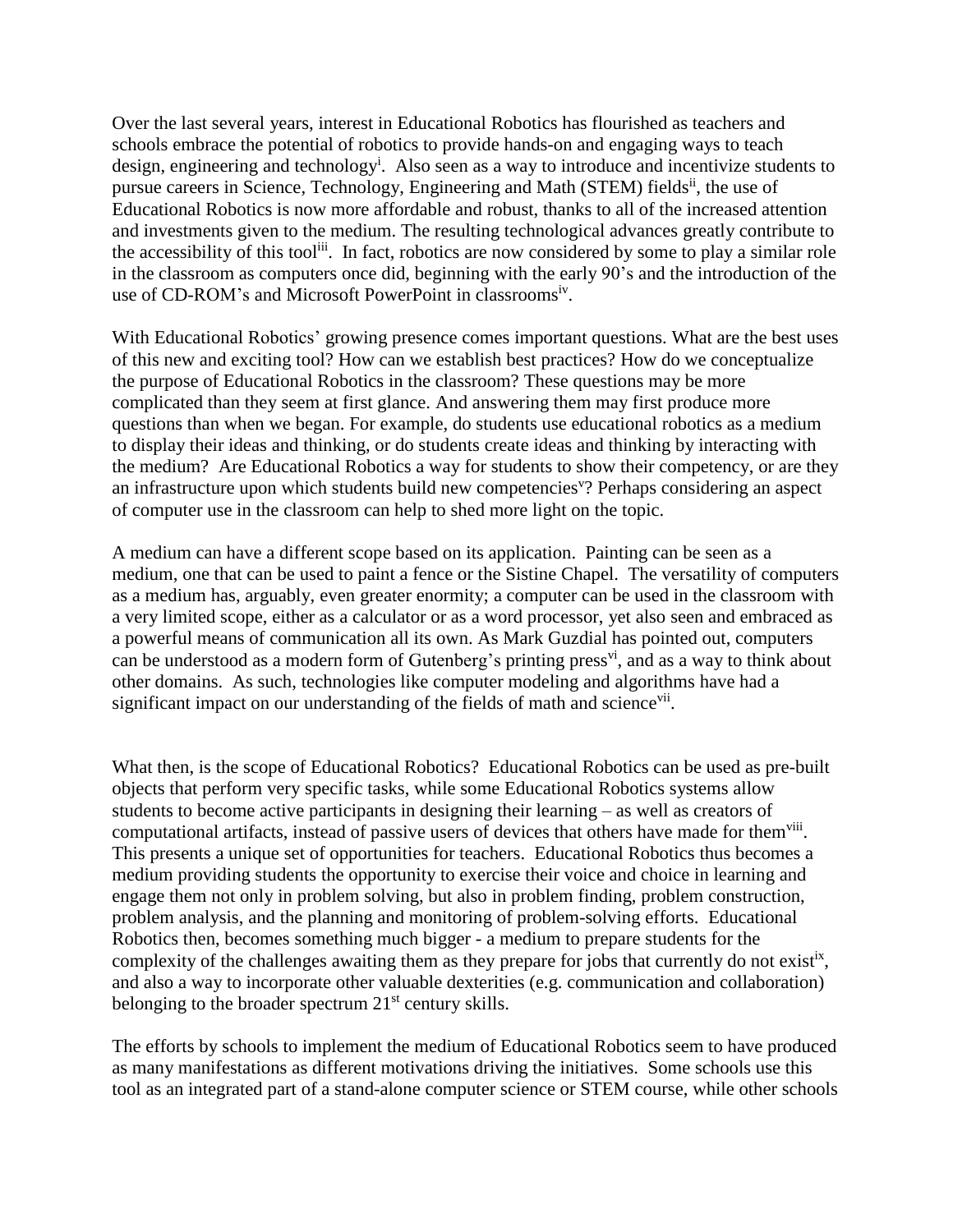use this modern solution to supplement traditional subjects. Still other schools use them as afterschool activities that then capitalize on the motivational effects of "gamifying" and competitions to raise student participation and engagement. In the same manner that schools learned not to restrict computers' use to expensive calculators, the use of Educational Robotics should not be limited by perceived constraints.

Worth exploring in detail are the following uses for Educational Robotics:

- To understand our world
- To teach integrated STEM education in novel ways
- To teach Computational Thinking
- To become comfortable with iteration and learn from failure
- To be exposed to and learn about the jobs of the future

## **To Understand Our World**

Science is the explanation of the natural world. Students that are scientifically literate are able to understand both the concepts and practices of science. Therefore, teaching students science offers them an opportunity to understand the world they inhabit. This is why high school curricula all over the country includes subjects like Astronomy, Biology and Chemistry. But what of Robotics? Clearly, robots are prevalent in our everyday lives, and that prevalence is increasing<sup>x</sup>. Improvements in the technology associated with robots, has led to exponential growth of computation power and data storage<sup>xi</sup>. This has resulted in robots capable of learning and making decisions informed by the experiences of other robots. Robots are no longer machines that perform simple functions. Additionally, the rising demand for robots and robot technology cuts across industries. Yes, factories are homes for many robots, but robots are also now more common in educational and entertainment settings. It is quite possible that in the near future robots are assisting many members of the elderly population live independently in their homes, thus creating a new field of "co-robots."<sup>xii</sup>

Schools, rightfully, teach about planets and stars that exist light years away…but not about the technology that many interact with on a daily basis. This is a challenge, but also an opportunity. Education drives science and innovation. The study of Biology continues to lead to better treatments and the eradication of sicknesses and disease<sup>xiii</sup>. If Robotics became a core academic subject in our schools, it could potentially have a similar impact.

#### **To Teach Integrated STEM Education in Novel Ways**

Educational researchers suggest that teachers often struggle to make connections across STEM disciplines<sup>xiv</sup>. This presents a challenge to schools as the Next Generation Science Standards feature cross-cutting concepts spanning different scientific domains. Therefore, students will have difficulty transferring concepts oftentimes taught in isolation to the integrated context they will see on assessment exams. Another unintended consequence of teaching scientific concepts in isolation, is its tendency to create a learning environment where students become disengaged. The authentic examples they see of science in their daily lives has deep integration across STEM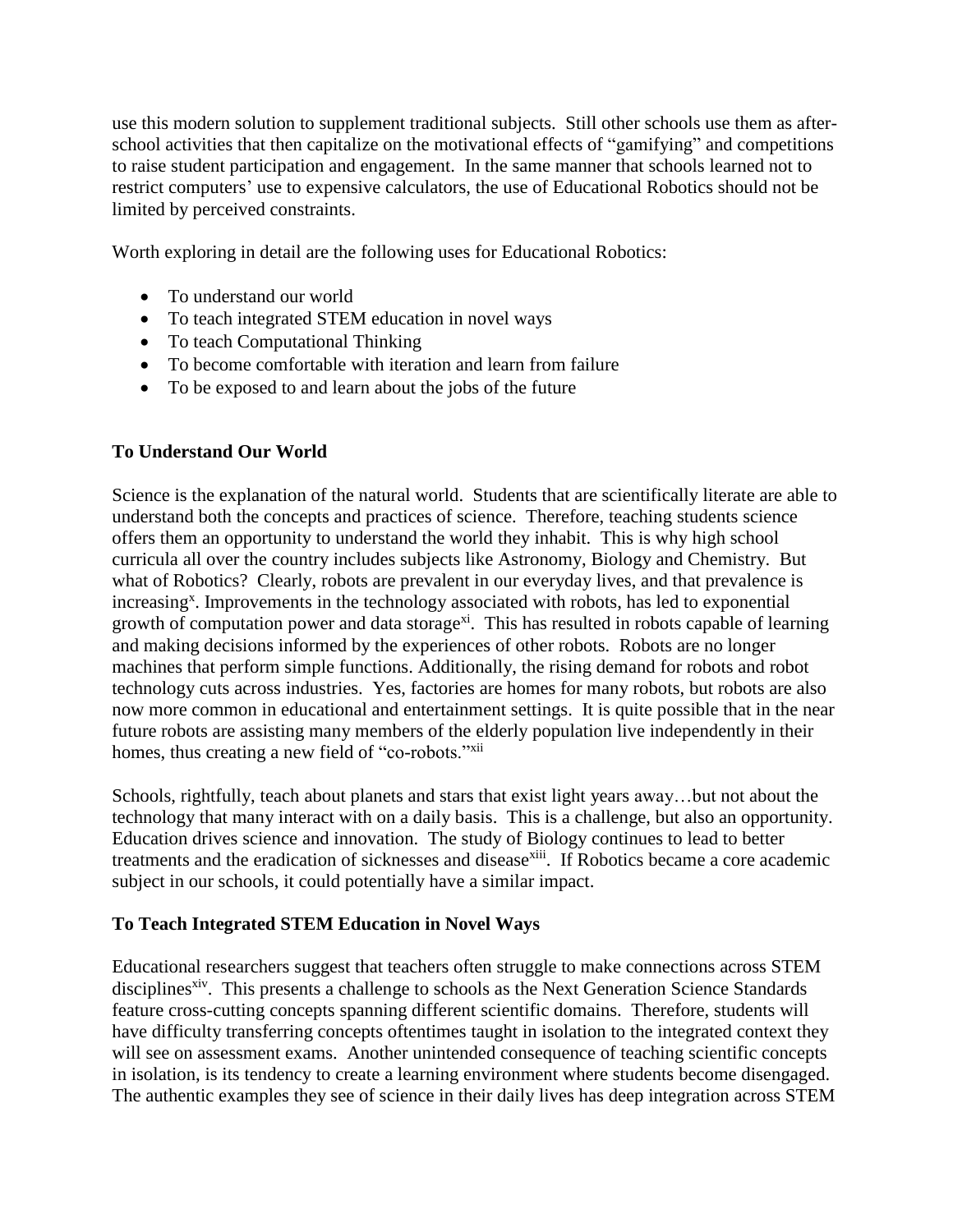disciplines as opposed to singularity. The goal of STEM education is to help students organize information within and across disciplines, to be able to identify and reason with deep, structural similarities and patterns within this information; the culmination ideally resulting in the ability to apply this organization of knowledge to complex situations and problems in everyday life<sup>xv</sup>.

Educational Robotics can help address these challenges by functioning as a facilitator for teachers and schools as they look to organize STEM instruction. Since the scope of Educational Robotics moves far beyond a toy that can be given simple instructions, classrooms that utilize Educational Robotics can offer students robust engineering and programming challenges.

One example from an intermediate robotics curriculum<sup>xvi</sup> asks students to create a scale model working prototype of an automated parking garage. The engineering challenge of the activity demands that the prototype must be structurally sound and contain at least four parking spaces. From a programming standpoint, the system must be able to identify how many cars and available parking spaces are currently in the garage, the location of each car, and use a color‐ coded system to access and deliver the car back to the owner. Successful solutions will require the use of at least two sensors (or input devices). Throughout the activity, students will have to investigate and troubleshoot both hardware and software solutions, building knowledge across physical sciences, engineering and computer science, while organizing this knowledge in order to create the functional prototype of an automated parking garage system. Building an automated parking garage prompts students to create and then troubleshoot a solution that has both hardware and software components. Additionally, because of the use of sensors, students have to be able to analyze and interpret data. The organization of all of these components together, in order to then create application that addresses a real-life scenario speaks directly to the goals of an integrated STEM education.

## **To Teach Computational Thinking**

During the past 10 years, Computational Thinking has grown in popularity and inclusion within K-12 classrooms<sup>xvii</sup>. Computational Thinking is included as part of the Next Generation Science Standards and as an essential part real-world math and science. Computational Thinking is widely considered to be an integral part of any STEM classroom<sup>xviii</sup>.

**A primary motivation for introducing computational thinking practices into science and mathematics classrooms is the rapidly changing nature of these disciplines as they are practiced in the professional world."**

(BAILEY & BORWEIN 2011; FOSTER 2006; HENDERSON et al. 2007)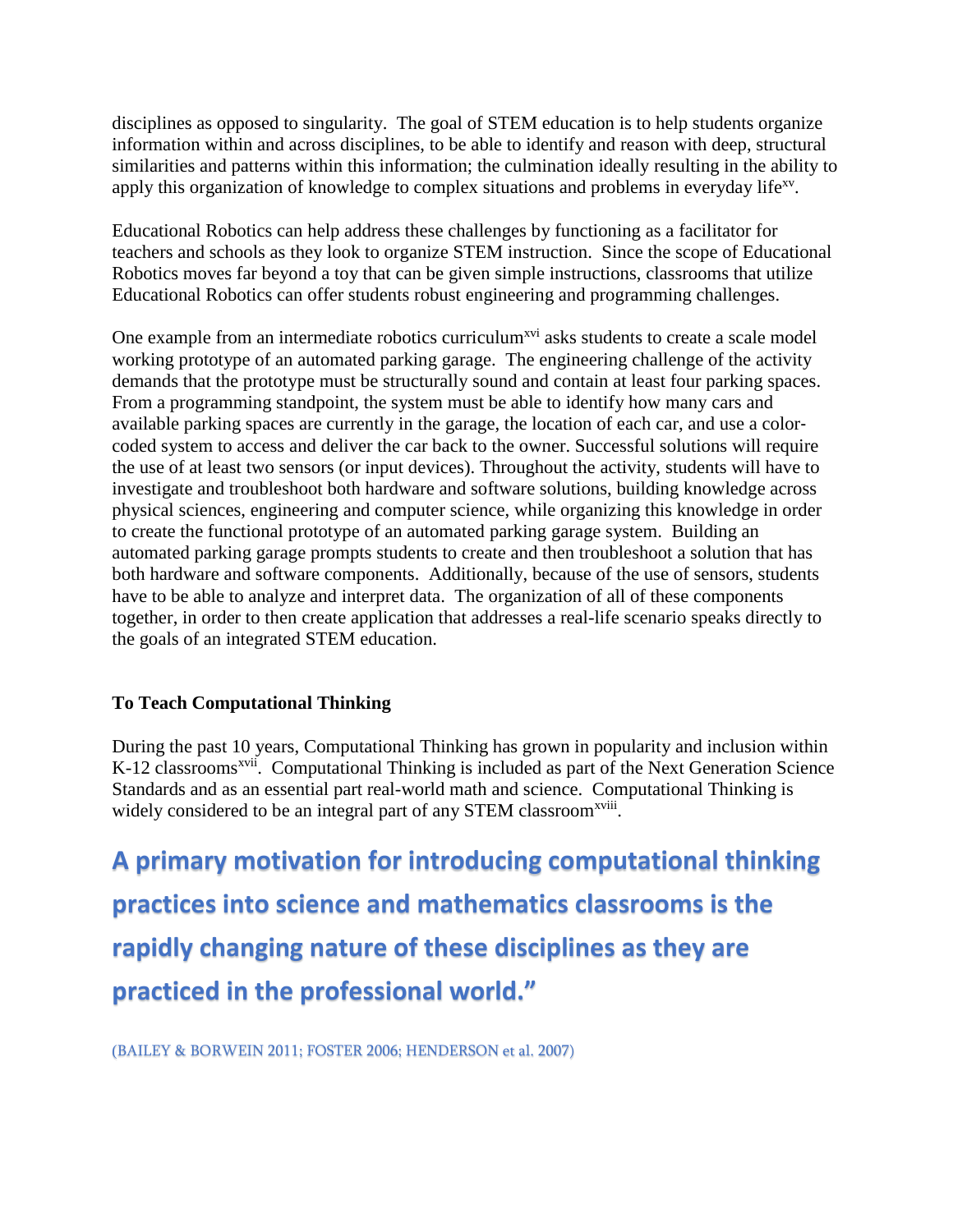# **"In the last 20 years, nearly every field related to science and mathematics has seen the growth of a computational counterpart."**

### (WEINTROP et al. 2017)

The increase of the popularity of Computational Thinking as a concept, both in and out of schools, has led to schools attempting to find effective tools to integrate and teach computational thinking to their students. A corresponding goal has been to broaden participation in the classes - particularly computer science - that delve heavily into computational thinking; addressing the gender gap in this subject area has also been a consistent goal. Currently, girls account for approximately half of all AP test-takers, but account for only 25% of those taking AP computer science classes<sup>xix</sup>.

Educational Robotics can be an effective tool to teach computational thinking while also helping to broaden participation goals.<sup>xx xxi</sup> Recent advances in Educational Robotics have lowered costs and increased ease of use, making them more accessible to students and progressively turned to as a reliable way to learn abstract STEM concepts. As such, the connection between computer science and robotics is clear; students have the ability to program their robots to perform complex tasks, both in the classroom and on competition fields. While the performance of complex tasks may be the end, the means involve decomposing these tasks into smaller parts and then iteratively building them together to create a solution. In classrooms, the scaffolding of that process is vitally important, and once again, Educational Robotics can be effective in facilitating both the decomposition and scaffolding of complex tasks, As a result, robots can be an effective tool to teach computational thinking, as the initial evidence shows.<sup>xxii xxiii</sup> The effective teaching of computational thinking also results in the ability to apply computational thinking in different domains. The ability to effectively teach generalizable computational thinking skills, while simultaneously offering ways to help diversify the students that enter these fields, makes Educational Robotics a significant contributor to the integration of computational thinking into schools and the Computer Science for All movement.

## **To Become Comfortable With Iteration and Learn From Failure**

Engineering design and the scientific method are related phenomenon, but contain important distinctions. In science, there is an emphasis placed on finding general rules that describe the actions of our world and universe, whereas engineering involves finding solutions to a particular problem that satisfies all of the constraints contained within that problem<sup>xxiv</sup>. Some have summarized this distinction with the saying "scientists investigate but engineers create"xxv. When considering the creative process, we must recognize its often significant dependence upon iteration.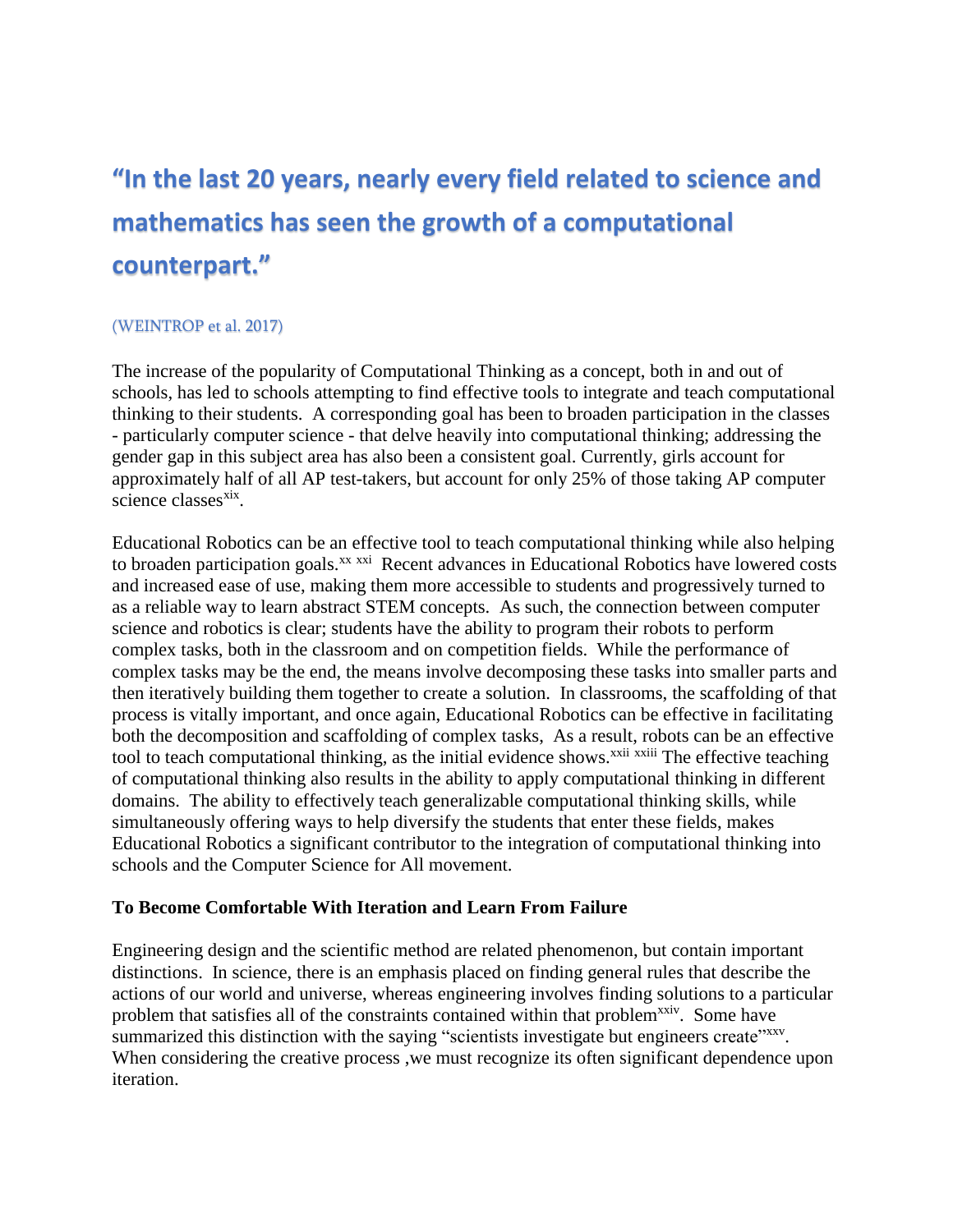Multiple iterations are crucial to engineering ideas and activities that are designed to achieve certain objectives, whether meeting/exceeding customer expectations or participating in a competitive challenge. The required multiple iterations inherent to Educational Robotics activities have been recognized as capable of maintaining student interest and sustained engagement.<sup>xxvi</sup> Also, the composition of the robotics kits themselves, with many different pieces that can be quickly assembled and then disassembled, fosters an attitude of iteration. Because multiple iterations often address the important life lesson of "try, try again," students benefit immensely from learning that "failures" can be embraced as all part of the process. Another broadly applicable lesson borne of a more abstract look at the ancillary benefits of the tool is Educational Robotics' tendency to present multiple solutions to even the simplest challenges. What could broaden a student's horizons more than realizing there are indeed multiple solutions to the same problem? We've seen this produce interesting benefits: an increased likelihood in students requesting feedback from teachers and a higher likelihood of students understanding what they are learning as important.<sup>xxvii</sup> The benefits only compound from there - teachers engaging students in this way can lead to higher student self-efficacy, the key element leading to that greater willingness to learn from failure. *xxviii* 

### **To Be Exposed To and Learn About the Jobs of the Future**

 $\overline{a}$ 

Change, our only constant, is no stranger to the nature of work. In 1900, approximately 40% of the American workforce worked on farms. Today that number is only  $2\%$ <sup>xxix</sup> If that seems too long ago, too far-removed, consider that as recently as 50 years ago, the average worker did not need to read or write during their workday.<sup>xxx</sup> The tides of today can be epitomized in a widelyread and discussed 2013 study by The University of Oxford Department of Engineering Science, which estimates that 47% of current jobs are at risk of being lost to automation.<sup>xxxi</sup>

An important distinction of the current concerns, as opposed to the normal churn of job destruction and job creation of yesterday, is "job polarization." The term applies to the hollowing out of employment opportunities, meaning, there is high-demand for high skill and low skill jobs, but opportunities for middle-skilled and middle-wage jobs have declined.<sup>xxxii</sup> This significant problem can be traced to the automation of routine work, and the answers involve acknowledging the inevitability of automation by working creatively towards augmentation. The businesses riding these wave successfully are those responding with flexibility and fluidity, learning to work with technology rather than running from or rebelling against its daunting presence and impact.<sup>xxxiii</sup> As educators, it is vital we too respond creatively, searching for innovative solutions to the uncertainty of the future. It is up to primary and secondary education systems to acknowledge the realities on the horizon, and teaching relevant and valuable skills, which in the current case, may mean things computers are simply not good at. These include creativity, interpersonal skills, and problem solving, all skills that can be cultivated be a refined use of Educational Robotics.<sup>xxxiv</sup>

<sup>i</sup> Alimisis , Dimitris, editor. *Teacher Education on Robotics-Enhanced Constructivist Pedagogical Methods* . School of Pedagogical and Technological Education , 2009.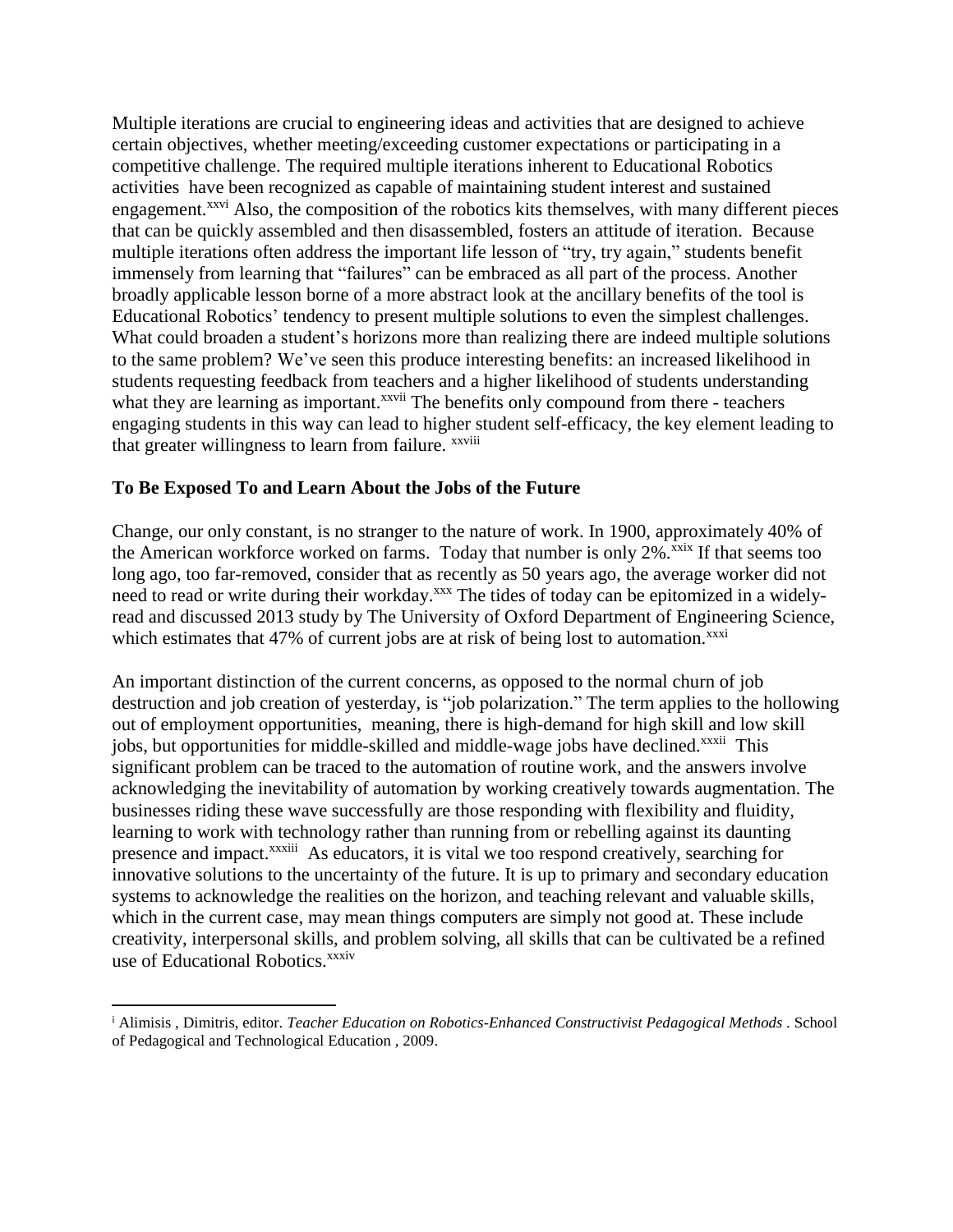ii Eben B. Witherspoon, Ross M. Higashi, Christian D. Schunn, Emily C. Baehr, and Robin Shoop. 2017. Developing Computational Thinking Through a Virtual Robotics Programming Curriculum. ACM Trans. Comput. Educ. 18, 1, Article 4 (October 2017), 20 pages

iii Eben B. Witherspoon, Ross M. Higashi, Christian D. Schunn, Emily C. Baehr, and Robin Shoop. 2017. Developing Computational Thinking Through a Virtual Robotics Programming Curriculum. ACM Trans. Comput. Educ. 18, 1, Article 4 (October 2017), 20 pages

iv "Computers in the Classroom." Wikipedia, Wikimedia Foundation, 10 June 2018, en.wikipedia.org/wiki/Computers\_in\_the\_classroom.

 $\overline{a}$ 

<sup>v</sup> David Weintrop and Uri Wilensky. 2017. Comparing Block-Based and Text-Based Programming in High School Computer Science Classrooms. ACM Trans. Comput. Educ. 18, 1, Article 3 (October 2017), 25 pages.

vi Guzdial, Mark. *Learner-Centered Design of Computing Education: Research on Computing for Everyone*. Morgan & Claypool Publishers, 2016.

vii Weintrop, D., Beheshti, E., Horn, M. et al. J Sci Educ Technol (2016) 25: 127. https://doi.org/10.1007/s10956- 015-9581-5

viii Martin, F., Mikhak, B., Resnick, M., Silverman, B. and Berg, R. (2000). To Mindstorms and Beyond: Evolution of a Construction Kit for Magical Machines, Morgan Kaufmann Series in Interactive Technologies, Robots for kids: exploring new technologies for learning, Pages: 9 - 33

ix Herold, Benjamin. "The Future of Work Is Uncertain, Schools Should Worry Now." *Education Week*, Sept. 2017. <sup>x</sup> Hawes, Nick. "The Reality of Robots in Everyday Life." The University of Birmingham , 2018, [www.birmingham.ac.uk/research/perspective/reality-of-robots.aspx.](http://www.birmingham.ac.uk/research/perspective/reality-of-robots.aspx)

xi Dang, Sanjit. "The Robot Revolution Is Just Beginning." TechCrunch, TechCrunch, 4 June 2018, techcrunch.com/2018/06/03/the-robot-revolution-is-just-beginning/.

xii Johnson, R Colin. "'Co-Robots' Help Boost Human Productivity." Electronic Engineering Times , 12 Aug. 2012. xiii "5 Groundbreaking Breakthroughs in Biology." Brainscape Blog, Brainscape Blog, 26 May 2017, [www.brainscape.com/blog/2015/06/biology-breakthroughs-and-discoveries/.](http://www.brainscape.com/blog/2015/06/biology-breakthroughs-and-discoveries/)

xiv Kelly, Todd R, and J. Geoff Knowles. "A Conceptual Framework for Integrated STEM Education." International Journal of STEM Education , 19 July 2016.

xv Honey, Margaret, et al. STEM Integration in K-12 Education: Status, Prospects, and an Agenda for Research. The National Academies Press, 2014.

xvi Flot, J., Higashi, R., McKenna, J., Shoop, R., Witherspoon, E. (July 2016) Using Model Eliciting Activities to Engage Students in Computational Thinking Practices Presented at the High Impact Technology Exchange Conference (2016 HI TEC), Pittsburgh, Pennsylvania

xvii Eben B. Witherspoon, Ross M. Higashi, Christian D. Schunn, Emily C. Baehr, and Robin Shoop. 2017. Developing Computational Thinking Through a Virtual Robotics Programming Curriculum. ACM Trans. Comput. Educ. 18, 1, Article 4 (October 2017), 20 pages

xviii Yadav, Aman, et al. "Computational Thinking For Teacher Education." ACM, 1 Apr. 2017, cacm.acm.org/magazines/2017/4/215031-computational-thinking-for-teacher-education/fulltext.

xix "Women in Computer Science." ComputerScience.org, www.computerscience.org/resources/women-incomputer-science/.

xx Hamner, Emilu, et al. "Robot Diaries: Broadening Participation in the Computer Science Pipeline through Social Technical Exploration." Association for the Advancement of Artificial Intelligence.

xxi A. Melchior, F. Cohen, T. Cutter, and T. Leavitt. 2005. More Than Robots: An Evaluation of the FIRST Robotics Competition Participant and Institutional Impacts. Brandeis University Heller School for Social Policy and Management, Waltham, MA.

xxii Eben B. Witherspoon, Ross M. Higashi, Christian D. Schunn, Emily C. Baehr, and Robin Shoop. 2017. Developing Computational Thinking Through a Virtual Robotics Programming Curriculum. ACM Trans. Comput. Educ. 18, 1, Article 4 (October 2017), 20 pages